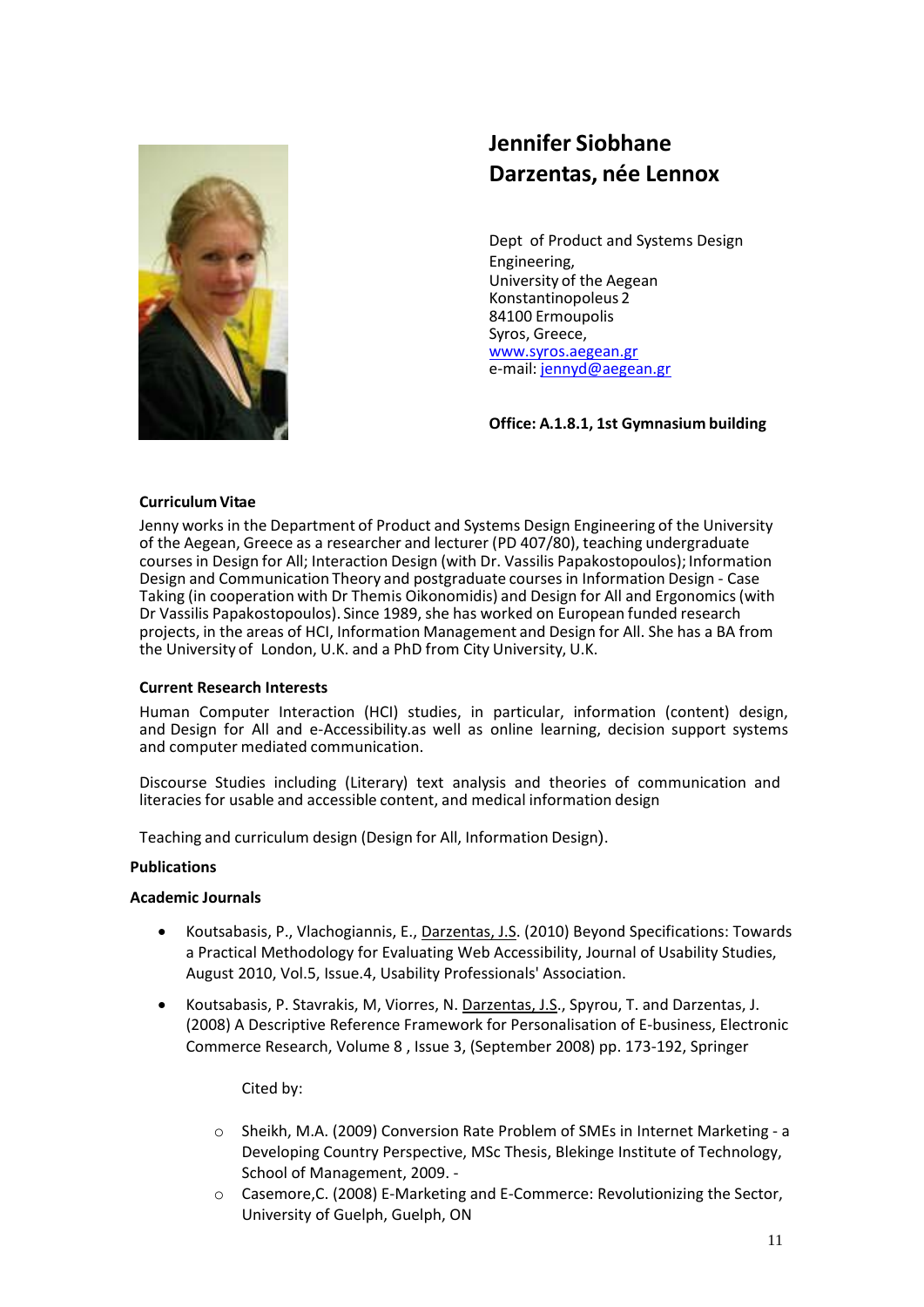- Darzentas, J.S., Darzentas, J. (2008) Design for All: Socially Responsible Design or just good sense?-The role of education and research in getting the message across. *The Ethicomp Journal,* Vol 3, no 2, Also published in Ethicomp 2004 Proceedings
- Velasco, C., Mohamad, Y., Gilman, A. S., Viorres, N., Vlachogiannis, E., Arnellos, A., Darzentas, J. S. (2004): Universal Access to Information Services - the Need for User Information and its Relationship to Device Profiles, *Journal of Universal Access in the Information Society* Vol 3, no. 1 p88-95

*37 citations (as of 2011)*

- Konstantopoulos, M., Spyrou, T., Koutsabasis, P. ,Darzentas, J.S., Lambrinoudakis, C., Darzentas, J.(2001): The Role of Directory Services in Online Education Delivery: The Gestalt Example. *Journal of Continuing Engineering Education and Lifelong Learning (IJCEELLL).* Vol.11, no 1 / 2, pp.5-24
- Konstantopoulos, M., Darzentas,J.S., Koutsabasis,P., Spyrou,T., Darzentas, J. (2001): Towards Integration of Learning Objects Metadata and Learner Profiles Design: Lessons from GESTALT. *Journal of Interactive Learning Environments.* Vol 1, pp.1-24

Cited by:

- o Duval, E., :Standardized Metadata for Education: a Status Report, Proceedings of ED-Media 2001: World Conference on Educational Multimedia, Hypermedia and Telecommunications, Tampere, Finland, pp. 458-463, June 25-30, 2001.
- o Pawlowski, J.M.: Das Essener-Lern-Modell (ELM): Ein Vorgehensmodell zur Entwicklung computerunterstützter Lernumgebungen, (The Essen learning model (ELM): A procedural model for the development of computer-aided learning environments) PhD Thesis, Universität Essen, 2001
- o Thomas, M.: Evaluating Instructional Potential: A New Approach to the Evaluation of Digital Learning Objects, *ATN Evaluations and Assessment Conference*, 24-25th November 2003.
- o Ma W., Learning Object Recommender Systems, in Procs of ICET 2005, Education and Technology, T.C. Montgomerie, J.R. Parker (EDs), 4-6/7/2005, Calgary, Alberta, Canada, 2005
- o Moore, C., Calway, B. (2007) A debate for the internationality of learning materials Paper presented at the 2nd International Forum of Business Education between China University of Mining and Technology (CUMT) and Swinburne, Melbourne, Australia, 16-19 September 2007
- Darzentas, J.S. (1999) Sharing Metadata: Enabling On Line Information Provision, *OCLC Systems and Services*, Vol 15, no.4, Available online at <http://educate.lib.chalmers.se/iatul/proceedcontents/chanpap/darzenta.html> (accessed Jan 2005)

Cited by

- o Stoklasová, T.: Zahraniční tematické internetové brány, Standardy pro popis zdrojů a jejich harmonizace. Analytická studie. (Foreign Subject Gateways Standards for Information Resources Description and their Harmonization: Analytical Study) Prague 2002 available online at: [http://jib](http://jib-info.cuni.cz/tematbrany/studie2rev.doc)[info.cuni.cz/tematbrany/studie2rev.doc](http://jib-info.cuni.cz/tematbrany/studie2rev.doc) (accessed Jan 2005)
- o Burke, L.: The future role of librarians in the virtual library environment The Australian Library Journal, 2002 available online at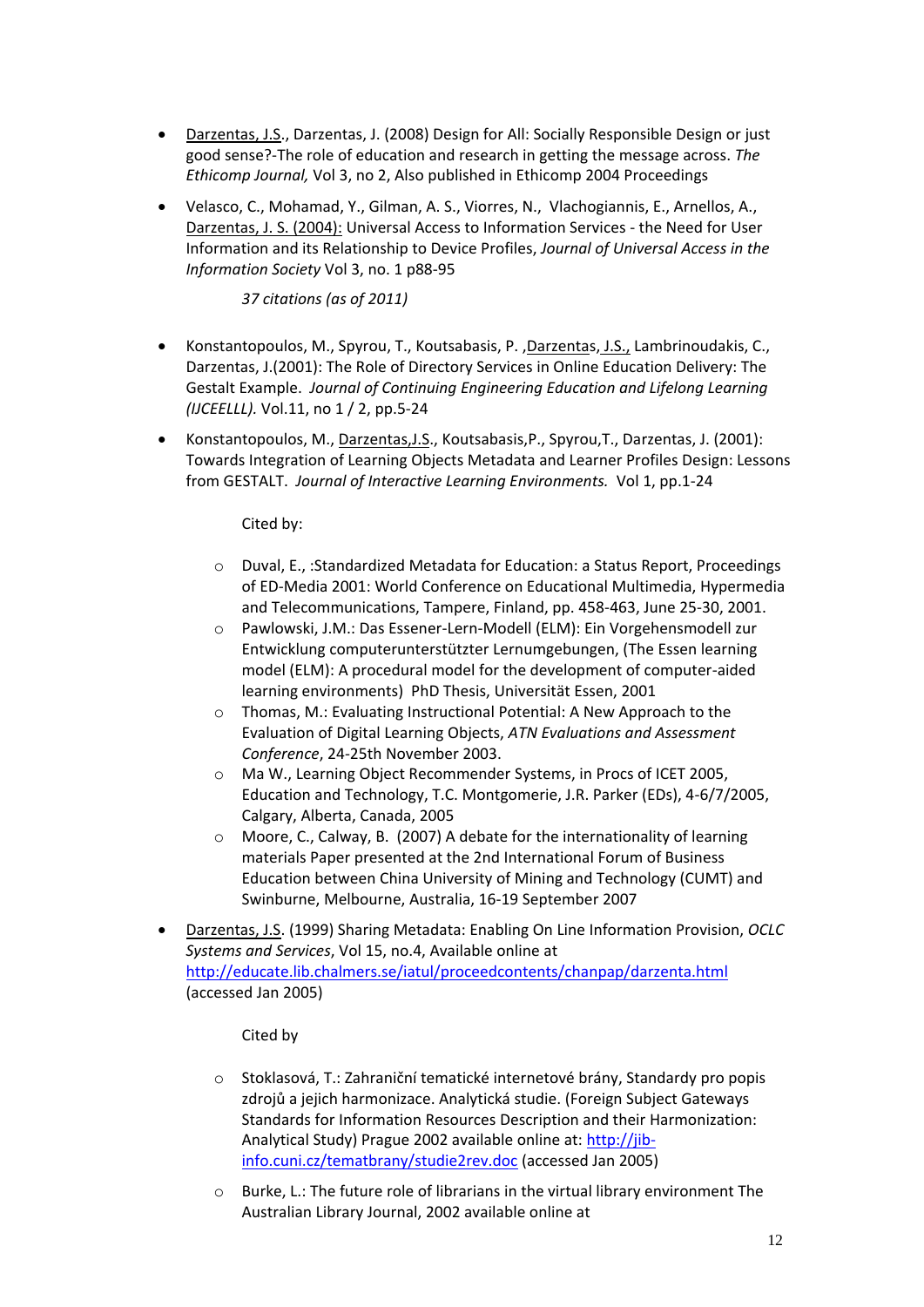<http://alia.org.au/publishing/alj/51.1/full.text/future.role.html> (accessed Jan 2005)

- Clissman, C. [..] Darzentas, J.S. (1998): The UNIverse Project: state of the art of the standards, softwares and systems Part 3: Inter-Library Loan Protocols, Multmedia Document Delivery and Authentication and Directory Services *New Library World* Vol 99, no1140, pp 60-69
- Clissman, C. [..] Darzentas, J.S. (1998): The UNIverse Project: state of the art of the standards, softwares and systems Part 2: Record Syntax Conversion, Result Set De-Duplication And Multilingual Thesauri *New Library World* Vol 99, no1139, pp 10-20
- Clissman, C. [..] Darzentas, J.S. (1997): The UNIverse Project: state of the art of the standards, softwares and systems Part 1: z39.50;WWW integration with Z39.50 and Unicode *New Library World* Vol 98, no1138 pp 267-274
- Darzentas, J. Darzentas, J.S. Spyrou T. (1997): Choosing Appropriate Tools by Means of Intelligent Decision Support. *Journal of Decision Systems*, vol 6, , pp 45 - 62.
- Darzentas, J. Darzentas, J.S. Spyrou, T. (1995): A Designers' Decision Aiding System (DDAS). *Journal of Decision Systems*, Vol 4, No 1, pp. 9 – 22

## **Publications in referred conference proceedings***: (***numbered for easier reference)**

- 1. Darzentas, D., Darzentas, J.S. & Darzentas, J.: (2012) Mastering Technology for Greater Autonomy: Device familiarisation for older users via games, to appear in Proceedings of European Conference on Game Based Learning, ECGBL October
- 2. Darzentas, J.S. & Darzentas, J.: (2012) Design for All: stimulating students to search and research, to appear in Proceedings of Design Research Society, July.
- 3. Miesenberger, K., Velleman, E., Crombie, D., Petrie, H.L., Darzentas, J.S., Velasco, C. (2012) The eAccess+ Network: Enhancing the Take-Up of eAccessibility in Europe, to appear in Proceedings of ICCHP, July, LNCS Springer Verlag
- 4. Darzentas, J.S. & Darzentas, J. (2012) Inclusive and accessible information design for self service terminals (SSTs) to appear in Proceedings of Information Design Conference (IDC2012)
- 5. Petrie, H. & Darzentas, J.S. (2012) Universal Design of Self Service Terminals in Public Spaces to appear in the Proceedings of Universal Design Public space: Inspire, Challenge, and Empower, UD2012
- 6. Verigakis N., Stavrakis, M., Darzentas, J.S. (2010) Educational Interactive Storytelling for Narrative Comprehension and Recall in Dyslexic Children: Employing a Mythic Narrative Structure, Workshop on Interactive Storytelling for Children in 9<sup>th</sup> International Conference on Interaction Design and Children, Barcelona June 2010, available at: <http://hoc.elet.polimi.it/idc/2010/program.html>
- 7. Kapsi, M., Vlachogiannis, E., Darzentas, J.S., Spyrou, T.:(2009) The Usability of Web Accessibility Guidelines: An Approach for Evaluation. Universal Access in Human-Computer Interaction. Applications and Services. pp. 716–724 Springer Berlin / Heidelberg (2009) [http://dx.doi.org/10.1007/978-3-642-02713-0\\_76](http://dx.doi.org/10.1007/978-3-642-02713-0_76)
- 8. Vlachogiannis, E., Velasco, C. A., Gappa, H., Nordbrock, G., Darzentas, J. S. (2007). Accessibility of Internet Portals in Ambient Intelligent scenarios: re-thinking their design and implementation. in Proceedings of HCII2007 Conference in Thematic Area of Universal Access in Human-Computer Interaction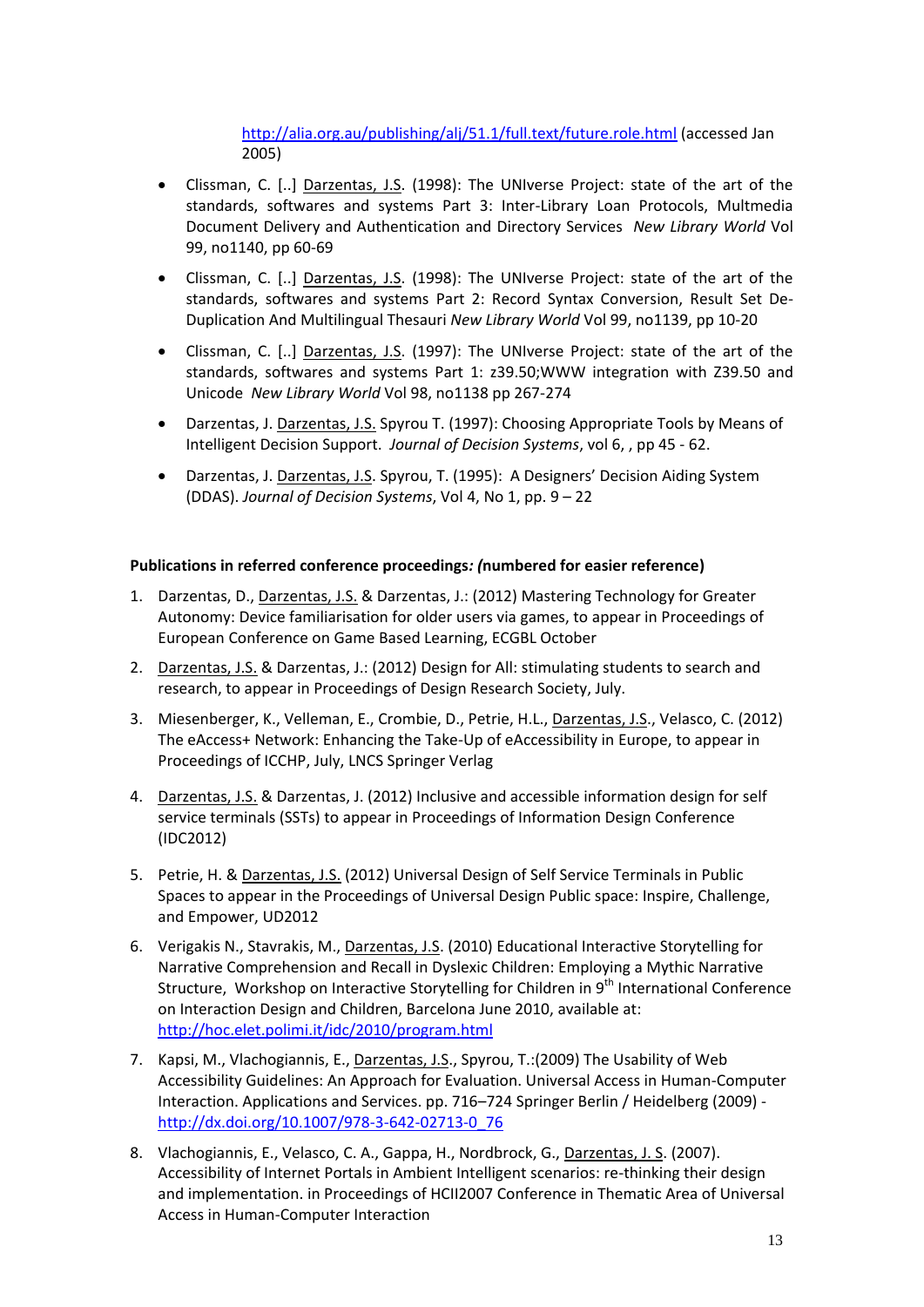- 9. Koutsabasis, P., Spyrou, T., Darzentas, J.S. and Darzentas, J. (2007) On the Performance of Novice Evaluators in Usability Evaluations, 11th Panhellenic Conference on Informatics (PCI 2007) Patras, Greece, 18-20 May 2007
- 10. Nomikos, S. Darzentas, J.S,,Politis, A., Spyrou, T. Darzentas, J. (2006) Smart Packaging Applications and their effect on packaging printing: examiing new approaches in the printing industry. In Proceedings of Printing Technology SPb6 Conference, St Petersburg, Russia
- 11. Nomikos, S. Darzentas, J.S, Politis, A., Spyrou, T. Darzentas, J. (2006) Towards a conceptual framework for the deisgn of smart packaging services in print and cross-media: the role of decision support systems. In Proceedings of Printing Technology SPb6 Conference, St Petersburg, Russia
- 12. Nicolle, C., Darzentas, J.S., Strobbe, C., Tahkokallio, P., Velasco, C. (2005): Curricula recommendations – an update from IDCnet, INCLUDE Conference Proceedings, Royal College of Art, London, April 2005.
- 13. Vlachogiannis, E., Darzentas, J.S., Arnellos, A., Spyrou, T., Darzentas, J. (2005): The accessibility of web applications: the case of portals and portlets, in Proceedings of HCI International 2005, Las Vegas July 2005

Cited by:

Padmanabhuni, S. Kunti, K. Sahoo, L., Bharti**,** S. :(2007) "Coupling RDF/RSS, WSRP and AJAX for Dynamic Reusable Portlets: An Approach and a Use Case,", pp.703-710, IEEE International Conference on Services Computing (SCC 2007),. [DOI: [10.1109/SCC.2007.48\]](http://doi.ieeecomputersociety.org/10.1109/SCC.2007.48)

- 14. Darzentas, J.S and Miesenberger, K. (2005): Design for All in Information Technology: a Universal Concern, in Andersen, K.V., Debenham, J. and Wagner, R. (Eds) DEXA 05 proceedings, Springer Verlag, LNCS, 3588, pp.406-420.
- 15. Nomikos, S. Darzentas, J.S,Politis, A., Spyrou, T. Darzentas, J. (2005) Exploring cross-media concepts for future packaging, in Proceedings of the 32<sup>nd</sup> IARIGAI Research Conference: "Digitalisation and Print Media".
- 16. Darzentas, J.S. and Darzentas J (2004): 'Design for All': Socially Responsible Design or just good sense?In Bynum, T.W., Pouloudi, N., Rogerson, S., Spyrou, T. (Eds): *Challenges for the Citizen of the Information Society, Proceedings of the 7th International Conference Ethicomp*, pp237-249 Also published in *Ethicomp Journal*, Vol 3, no.2.

Marked out for special interest by the Centre for Educational Technology Interoperability Standards (CETIS) see: <http://www.cetis.ac.uk/groups/20020410132743/20040310125224>

- 17. Velasco, C. A., Engelen, J., Strobbe, C., Darzentas, J.S., Tahkokallio, P., Nicolle, C.A., Romero*,* R*.*(2004) IDCnet: Inclusive Design Curriculum Network – First results in *Proceedings of 9th International Conference on Computers Helping People with Special Needs* (ICCHP 2004), pp110-116.
- 18. Nomikos, S., Darzentas, J.S., Politis, A.E., Spyrou T., Darzentas J.(2003): To print or not to print (digitally)? Innovative digital printing characteristics and their degree of penetration in print media markets, in *Proceedings of the International Conference on Cross Media Delivery (CMSD 2003)* pp.49-60
- 19. Viorres N., Arnellos A., Koutsambasis P., Darzentas J.S., Spyrou T., Carlos V., Mohamad Y., Darzentas J.(2003): An approach for personalisation and content adaptation for accessible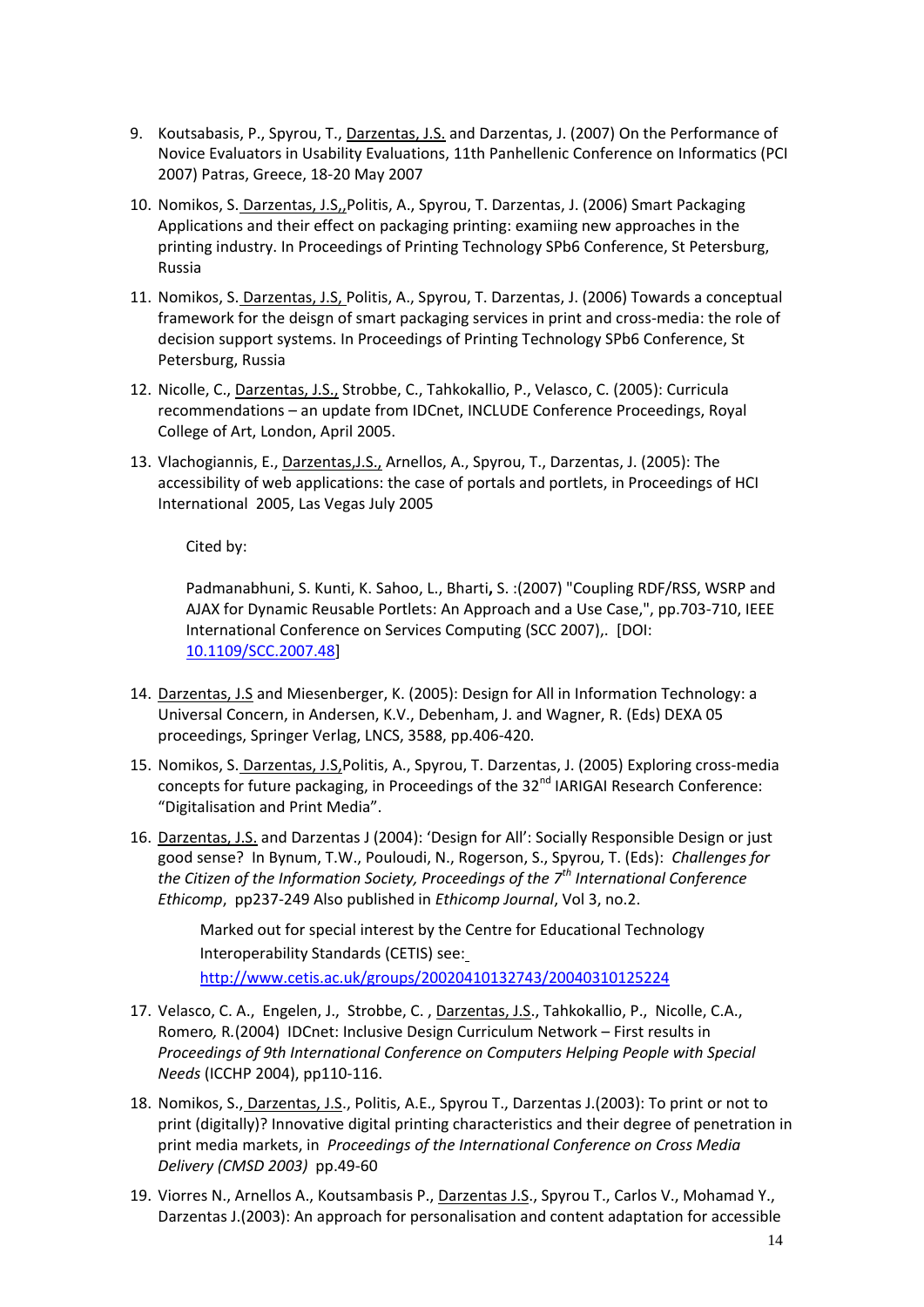Internet Services based on user and device profiles. *Stephanidis, C. (ed) Universal Access in HCI, Inclusive Design in the Information Society (Vol 4, Proceedings of the 2nd International Conference on Universal Access in human Computer Interaction, 2003)*, pp. 637-641

- 20. Darzentas, J.S. and Darzentas, J. (2003): Design for All Key Knowledge and Skill Sets for Information and Communication Products, Services and Systems in *Stephanidis, C. (ed) Universal Access in HCI, Inclusive Design in the Information Society (Vol 4, Proceedings of the 2nd International Conference on Universal Access in human Computer Interaction 2003)*, pp. 53-57,.
- 21. Engelen, J., Strobbe, C., and Darzentas, J.S.: (2003) Teaching design for all: the needs and expectations of industry from a DfA curriculum in *Stephanidis, C. (ed) Universal Access in HCI, Inclusive Design in the Information Society (Vol 4, Proceedings of the 2nd International Conference on Universal Access inhuman Computer Interaction 2003)*, pp. 73-77
- 22. Darzentas, J.S. and Darzentas, J.(2003) Teaching Design for All in Critical Motivations and New Dimensions, in *Proceedings of 2nd Educational Design Conference, ICSID (International Council of Societies of Industrial Design*) pp.69-73.
- 23. Darzentas, J., Arnellos, A., Darzentas, J. S., Koutsabasis, P., Spyrou, T., Viorres, N., Vlachogiannis, E., Velasco, C. A., Mohamad, Y. , Abascal, J., Tomαs, J., Arrue, M., Tsopelas, N., Floratos, N. (2003): IRIS: Implementing an Open Environment supporting Inclusive Design of Internet Applications. [INTERACT 2003.](http://www.interact2003.org/) Ninth IFIP TC13 International Conference on Human-Computer Interaction, pp. 749-752.

Cited by:

Bernhaupt, R. Brunauer, L., Tscheligi, M: (2005) ADIS: Accessibility and Device [Independence System,](http://citeseerx.ist.psu.edu/viewdoc/download?doi=10.1.1.144.9083&rep=rep1&type=pdf) Int'l COST294 WS UIQM, Tenth IFIP TC13 International Conference on Human-Computer Interaction 12-16 September, Rome, Italy.

24. Nicolle, C.A and Darzentas, J.S (2003). The IDCnet Approach: Educating Students and Professionals in 'Design For All' in *Proceedings of ICAT 2003 (International Conference on Assistive Technology)* available online at <http://www.bcs.org/disability/icat/papers/paper6.pdf> (accessed Jan 2005).

Cited by:

Carmien, S. Koene,R.A. (2009) Distributed Intelligence and Scaffolding in Support of Cognitive Health, In: Universal Access in Human-Computer Interaction. Addressing Diversity, 5th International Conference, UAHCI 2009, Held as Part of HCI International 2009, San Diego, CA, USA, July 19-24, 2009.

- 25. Velasco, C. A., Mohamad, Y., Gappa, H., Nordbrock, G., Pieper, M., Darzentas,J., Darzentas, J.S., Koutsabasis, P., Spyrou, T. (2002) : IRIS:Towards an Environment that Supports Internet Design for All in *Proceedings of ICAT (International Conference on Assistive Technology),* pp1-8
- 26. Spyrou, T., Darzentas J.S., Koutsabasis, P., Papadopoulos, C., Hands,J., Darzentas, J. (2002): Application and Evaluation of Standard–Based, Web-Brokerage Services: Addressing Industrial Designers Needs for Technical Data, in *Proceedings of 30th International Conference on Computers and Industrial Engineering*, pp.857-862
- 27. Konstantopoulos, M., Darzentas, J.S., Spyrou, T., Darzentas, J. (2002): Information Provision to Individual and User Profiles *Proceedings of the International Network Conference 2002*, (on CD Rom).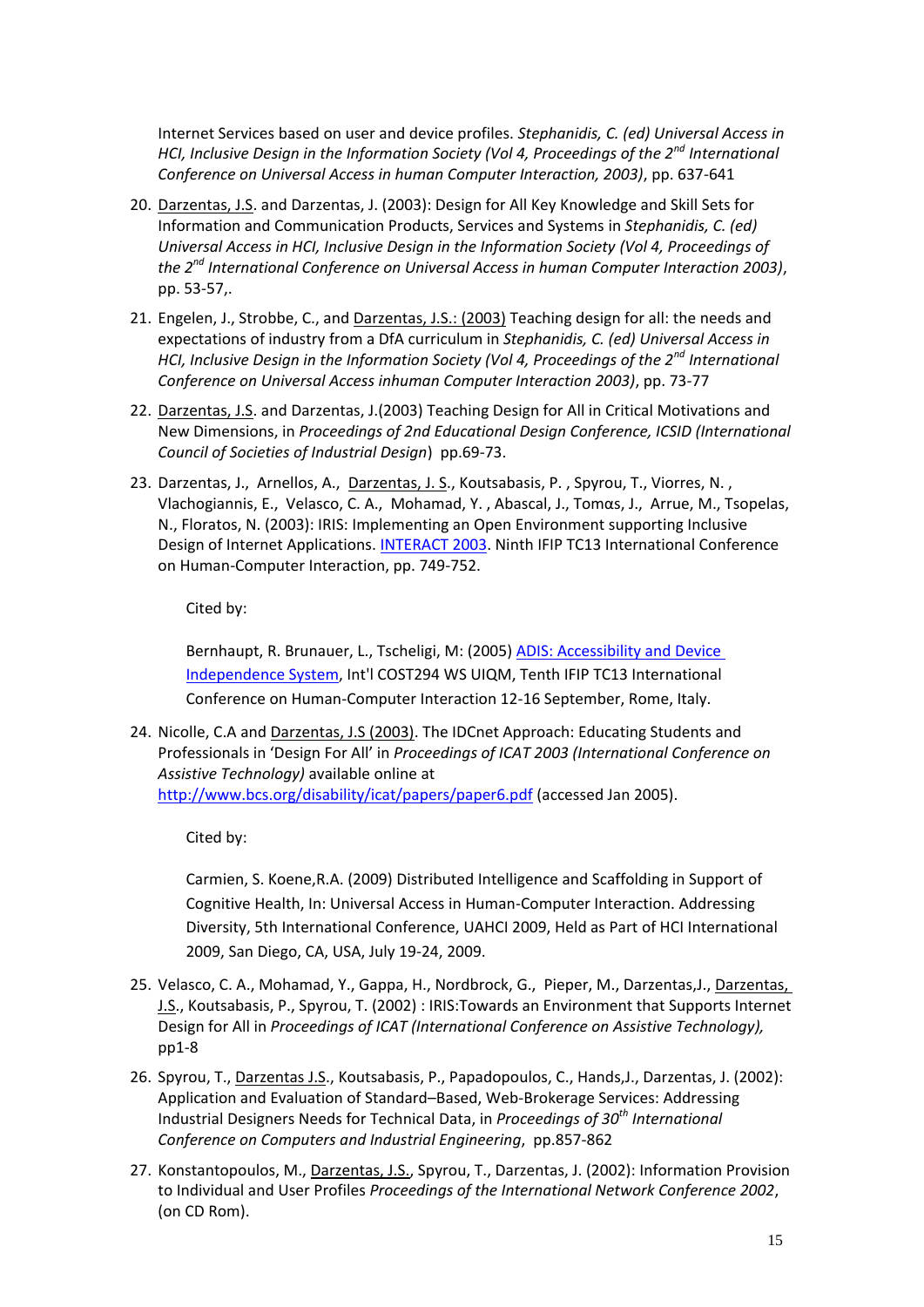28. Koutsabasis, P., Darzentas, J.S., Abascal, J., Spyrou, Darzentas, .J. (2001): Designing Internet-based Systems and Services for All: Problems and Solutions, presented in INTERACT 2001 (8th IFIP TC 13 Conference on Human-Computer Interaction) as part of Workshop on Issues on the application of guidelines to the design of HCI systems for older people and people with disabilities,.in *Proceedings of HCI International 2001,* Vol. 3, pp. 31-35

Cited by:

Crombie, D., Lenoir, R., McKenzie, N., Nicotra, G. MUSICNETWORK The Interactive-Music Network, *DE4.6.1* MPIP: Music Coding for Print Impaired People, 2004

McKenzie, N., Crombie, D. & Lenoir, R. (2005) Accessible Information Processing within MPEG, ISO/IEC JTC1/SC29/WG11, January 2005, Hong Kong, China.

- 29. Darzentas, J. S., Hewett, T., Spyrou, T., Darzentas, J. (2001): Bringing Human Computer Interaction into a Department of Product and Systems Design. *Proceedings of INTERACT2001, Eighth IFIP TC.13 Conference on Human-Computer Interaction*, pp 488-495.
- 30. Theodoropoulos, V., Koutsabasis, P., Darzentas, J.S., Spyrou T., Darzentas, J. (2001): Designing A Postgraduate Curriculum in Information Systems: A Greek case. In *Ninth Annual European Conference on Information Systems (ECIS 2001),* pp1070-1080
- 31. Koutsabasis, P., Darzentas, J. S., Spyrou, T., Velasco,C.A., Mohamad, Y., Darzentas, J. (2001): Towards an Environment that supports Internet Design for All in Proceedings of *1 st Panhellenic Conference on Human-Computer Interaction,,* Patras, Greece, pp. 281-286

Cited by:

Stoll, E., Barrierefreies Webdesign, Seminararbeit, Universität Fribourg, Institut für Informatik, February, 2003.

Barzilai-nahon,K., Benbasat, I., Lou**,** N. (2008) [Factors Influencing Users' Intentions to](http://doi.ieeecomputersociety.org/10.1109/HICSS.2008.168)  [Make the Web Accessible to People with Disabilities,](http://doi.ieeecomputersociety.org/10.1109/HICSS.2008.168) Proceedings of the 41st Annual Hawaii International Conference on System Sciences (HICSS 2008)

- 32. Koutsabasis, P., Darzentas, J.S., Spyrou, T. Lambrinoudakis K., Darzentas, J. (2000): Aiding Designers To Design For All: The Iris Approach, in *User Interfaces For All (6th ERCIM Workshop),* [CNR-IROE,](http://www.iroe.fi.cnr.it/) pp 345-347
- 33. Koutsabasis, P., Darzentas, .J.S., Spyrou, T., Darzentas, J. (1999): Facilitating User-System Interaction: the GAIA Interaction Agent. *Proceedings of the 32nd Hawaii International Conference on System Sciences (HICSS-32) IEEE,* <http://computer.org/proceedings/hicss/0001/00018/0001toc.htm> (accessed Jan 2005)

Cited by:

Hands, J., Bessonov, M., Patel, A. and Smith, R.: An inclusive and extensible architecture for electronic brokerage, *[Decision Support Systems,](http://www.sciencedirect.com/science?_ob=JournalURL&_cdi=5878&_auth=y&_acct=C000006498&_version=1&_urlVersion=0&_userid=853221&md5=9da5346890afa2131a710899cefbecde)* [Volume 29, Issue 4,](http://www.sciencedirect.com/science?_ob=IssueURL&_tockey=%23TOC%235878%232000%23999709995%23209310%23FLA%23display%23Volume_29,_Issue_4,_Pages_301-416_(December_2000)%23tagged%23Volume%23first%3D29%23Issue%23first%3D4%23Pages%23first%3D301%23l%20) December 2000

Dang, T.N. (2008) Agentenbasierter Programmassistent zur Verwaltung von NC‐ Informationen in Produktionssystemen mit Kommunikationsnetzwerke, Ph.D. Thesis, Technische Universität Dresden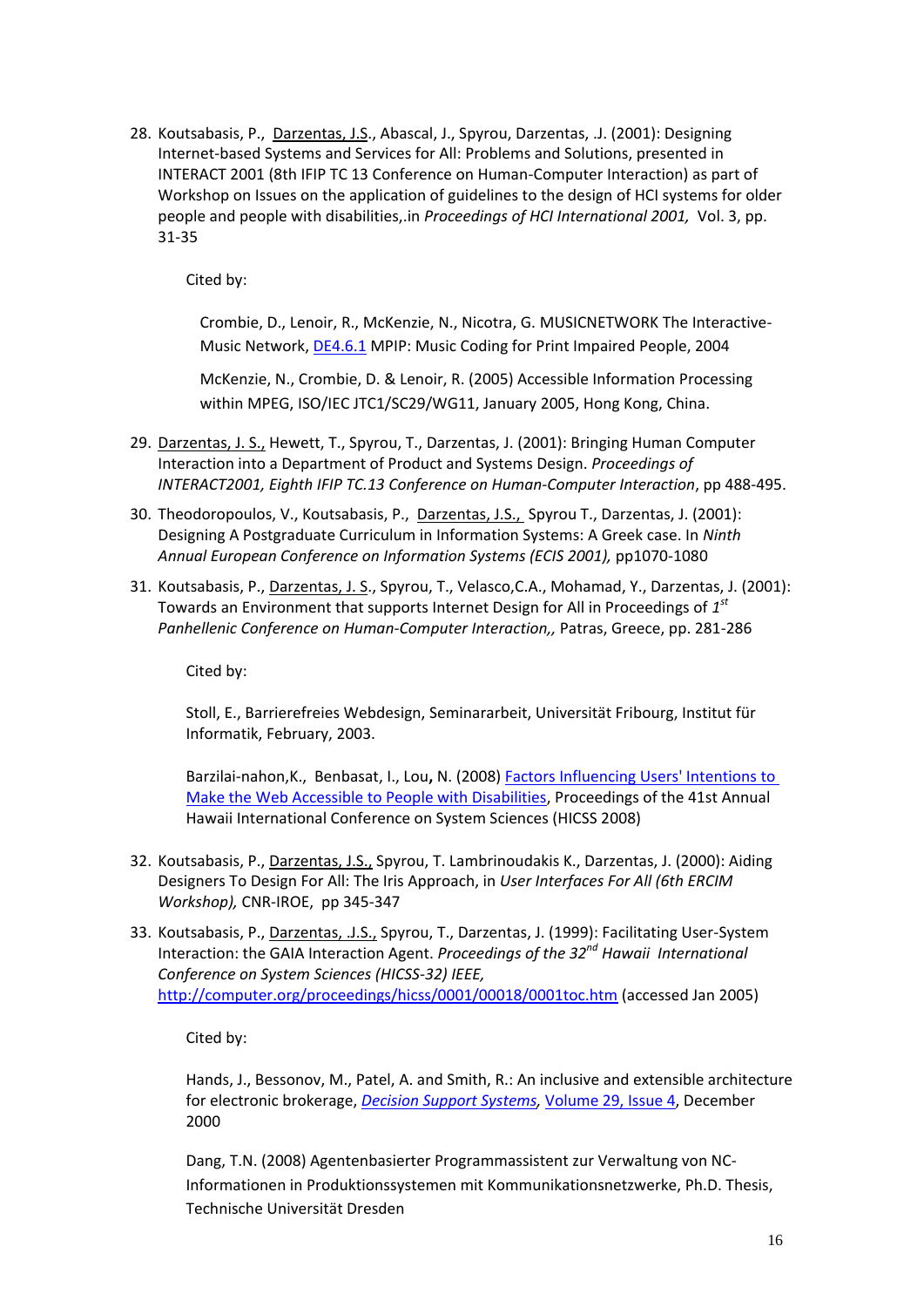Day, M. Ardö, A., Dovey, M.J., Hamilton, M., Heikkinen, R., Powell, A. and. Olsen, A. N:**,** Evaluation report of existing broker models, [D1.1,](http://www.renardus.org/deliverables/d1_1/D1_1_final.pdf) IST-1999-10562, Reynard - Academic Subject Gateway Service Europe, April 2000

Resource list for Improving Website Improving Search Capabilities within Websites, Course LIS 5364 Website Development and Administration, Florida State University School of Information Studies Fall 2001 [http://slis-two.lis.fsu.edu/~G634-](http://slis-two.lis.fsu.edu/~G634-15/Resources.html) [15/Resources.html](http://slis-two.lis.fsu.edu/~G634-15/Resources.html) (accessed Jan 2005)

Vahidov, R. (2003) Empowering Modern Managers: Towards an Agent-Based Decision Support System, Chapter XII, pp 170-187, in Hamid R. Nemati, Christopher D. Barko, Organizational Data Mining: Leveraging Enterprise Data Resources for Optimal Performance, Edition: illustrated Published by Idea Group Inc (IGI), 2003, ISBN 1591402220, 9781591402220, 371 pages

Nemati, H. & Barko,C. (eds) (2004). Organizational Data Mining: Leveraging Enterprise Data Resources for Optimal Performance, [Idea Group Inc \(IGI\),](http://www.google.com/url?q=http://www.idea-group.com) ISBN: 1591402220, (2004)

Katia Leal Algara, G. G. M.,. Ballesteros F. J. and. Salvador E. S: (2004) Plan b's personal command module. commanding user activities in mobile and ubiquitous enviroments, JCSD'04, 2004. [\(original link\)](http://plan9.escet.urjc.es/ls/export/pcm.ps)

Vahidov, R. (2004) Intermediating user-DSS interaction with autonomous agents. IEEE Transactions on Systems, Man and Cybernetics, Part A, Volume: 35, Issue: 6, pp.964- 970, Nov. 2005

Petroni, B.C.A. (2007)The Use of Intelligent Agents to Improve a Web Interface Interaction and its Usability. [11th International Conference on Computer Supported](http://ieeexplore.ieee.org/xpl/RecentCon.jsp?punumber=4281389)  [Cooperative Work in Design, 2007. CSCWD 2007](http://ieeexplore.ieee.org/xpl/RecentCon.jsp?punumber=4281389) April 2007.

Otto,S. (2009) [Ein agentenbasierter evolutionärer Adaptions-](http://deposit.ddb.de/cgi-bin/dokserv?idn=999032623&dok_var=d1&dok_ext=pdf&filename=999032623.pdf) und Optimierungsansatz [für verteilte Systeme,](http://deposit.ddb.de/cgi-bin/dokserv?idn=999032623&dok_var=d1&dok_ext=pdf&filename=999032623.pdf) [Der Technischen Fakultät der Universität Erlangen](http://www.techfak.uni-erlangen.de/)–Nürnberg, Erlangung des Grades Doktor-Ingenieur, 2009

- 34. Darzentas, J.S. (1999) Sharing Metadata: Enabling On Line Information Provision, *IATUL Conference Proceedings*, (subsequently selected for publication in OCLC Systems and Services, see journals section)
- 35. Koutsabasis, P., Darzentas, J.S., Spyrou, T., Darzentas, J. (1998): An Interaction Agent in a Brokerage Environment: Methodology, Design and Application, *Proceedings of the 1st International Workshop on Interaction Agents. L'Aquila* pp 58-60

Cited by:

Day, M., Ardö, A., Dovey, M.J., Hamilton, M., Heikkinen, R., Powell, A. and. Olsen, A. N: Evaluation report of existing broker models, **D1.1**, IST-1999-10562, Reynard -Academic Subject Gateway Service Europe, April 2000

36. Bingham, G., Darzentas J.S. et al (1996): Document and Library Integration: The DALI Project, *Proceedings of the Sixth National Conference of the Greek Computer Society,* Vol 1, pp 487-483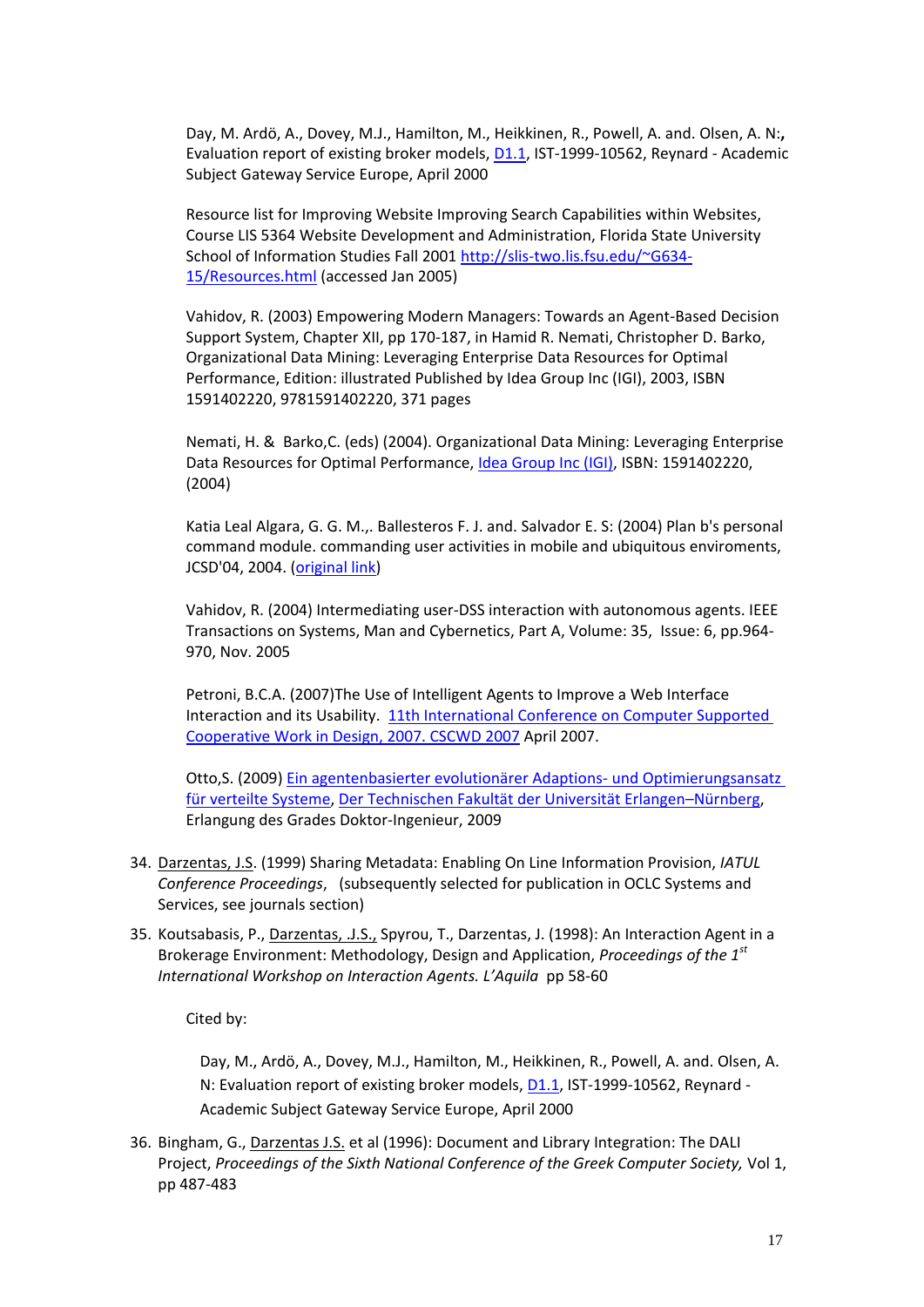- 37. Darzentas, J.S., Spyrou, T., Benaki, E., Darzentas, J. (1995): A Designer's Decision Aiding System. *Proceedings of The Fifth National Conference of The Greek Computer Society*, Vol.2, pp. 615 - 627
- 38. Skourlas, C., Maroulis, D., Darzentas, J.S., Assimakis, N., Murray R. (1995): Connectivity and Protocols: The Library and Information Services Environment. *Proceedings of The Fifth National Conference of The Greek Computer Society*, Vol.2, pp 659-667
- 39. Darzentas, J.S., Spyrou, T., Benaki, E., Darzentas, J. (1995): Implementing A Designer's Decision Aiding System (DDAS) *Proceedings of The Euro Working Group on Decision Support Systems,* Samos, May pp 33-47
- 40. Darzentas, J. Darzentas, J.S. Spyrou, T.: (1994) Fuzzy Reasoning And Systems Thinking in a Decision Aid For Designers, *Proceedings of The Second European Congress on Intelligent Techniques and Soft Computing*, 'EUFIT 94' Aachen, Germany, Vol 3, pp. 1609-1618
- 41. Darzentas, J., Darzentas, J.S., Spyrou, T. (1993): Explanation Provision for Decision Aiding in Intelligent Systems: *Proceedings of The Fourth National Conference of The Greek Computer Society*, Vol. 1, pp. 169-186
- 42. Darzentas, J., Loukopoulos, N., Darzentas, J.S., Spyrou, T. (1991): Task Knowledge Structures in Designing Intelligent Tutoring Systems Architecture (in Greek) *Proceedings of the Third National Conference of the Greek Computer Society,* Vol.1, pp. 435 – 448

# **Chapters in books**

Darzentas, J.S.: (2003) Design for All: Designing for Diversity in *Tales of the Disappearing Computer*, Kameas, A. and Streitz, N. *(*eds) CTI Press, pp165-176.

Darzentas, J., Darzentas, J.S., Spyrou T.: (1997) Helping the User to Make Use of the Tools: Transferring Research Results from the Laboratory to the Market by means of Intelligent Decision Support. In *Human Comfort and Security-Advanced Interfaces for the Information Society*. Springer Verlag, Eds. Varghese, K, and Pfleger, S. pp193-213.

Darzentas, J., Darzentas, J.S., Spyrou T.: (1995) An Architecture for Designer Decision Aiding -DDAS. In: *DSS - Galore*, M. Brannback, T. Leino (Eds), pp. 115 – 132.

Sutcliffe A.G. and Darzentas J.S.:(1994) The Use of Visual Media in Explanation. In *Cognitive aspects of Visual Languages and Interfaces. Human Factors in Information Technology*. Eds. Tauber M.J., Mahling D., and Arefi F., Elsevier, Amsterdam.pp. 105-132.

Cited by:

Zhou,M.X. and Feiner, S.K.:(1998) Visual Task Characterization for Automated Visual Discourse Synthesis *Proceedings of CHI 98*, pp 392-399.

# **Edited books**

Darzentas, J., Darzentas J.S., Spyrou, T.: (Eds): *Perspectives on DSS,* University of the Aegean Press 1996 ISBN 960 7475 070 0 Athens, Greece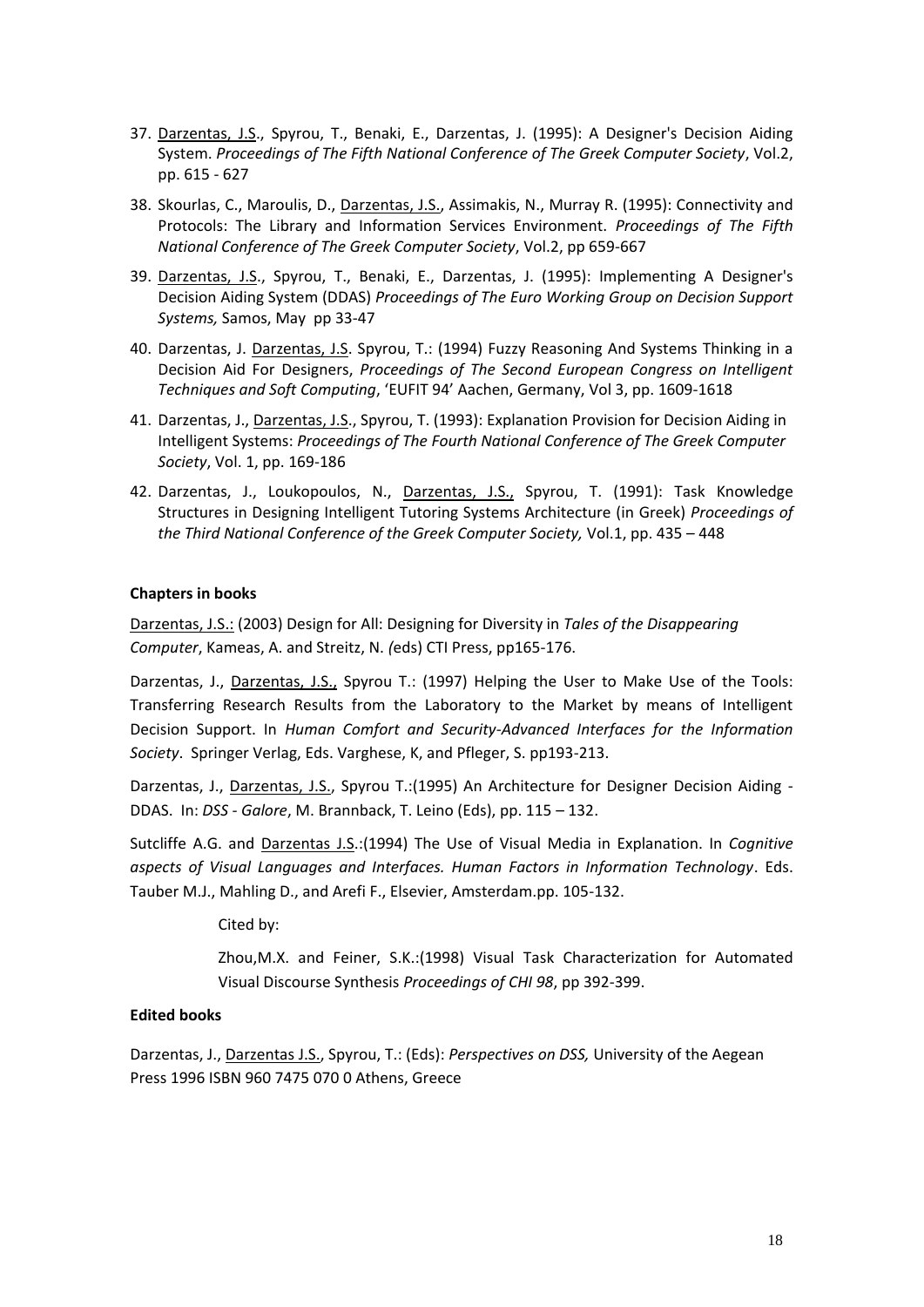# **Technical reports**

Darzentas, J. and Darzentas, J.S. : Greece**:** Office Work with VDUs, in Rauterberg M & Krueger H (eds.) The EU Directive 90/270 on VDU-Work:A European State-of-the-Art Overview © IPO report no. 1231, Eindhoven, The Netherlands available online at: <http://www.ipo.tue.nl/homepages/mrauterb/publications/EU90-270-greece.pdf>

# **Deliverables that have been cited by other researchers**

Deliverable TA/WP25: Darzentas J, Darzentas J.S. and Spyrou T. (1991) An Architecture for designer decision aiding - DDAS, Amodeus Project Working Paper, TA/WP25, 1991 available at: <http://www.mrc-cbu.cam.ac.uk/amodeus/d.html>

Cited by:

Buckingham Shum, S. and Hammond, N**.**, Delivering HCI Modelling to Designers: A Framework, and Case Study of Cognitive Modelling. *Interacting with Computers*, 6(3), pp.311-341, 1994.

Deliverable TA/WP 21: Darzentas, J., Darzentas, J.S., Spyrou, T., (1994) Defining the Design "Decision Space": rich pictures and relevant subsystems, AMODEUS Project Document TA/WP 21, 1994. available at :<http://www.mrc-cbu.cam.ac.uk/amodeus/d.html>

Cited by:

[Information Systems: Background Information, Rich Pictures, A reference for Teachers,](http://learnt.smec.curtin.edu.au/Samples/Science-CS/713/module-6/Rich.html) Technology and Enterprise Teacher Support Material: Year 11 Information Systems D238, Curriculum Council of Western Australia, Science and Mathematics Education Centre - Learning Technologies, Curtin University of Technology, <http://learnt.smec.curtin.edu.au/Samples/Science-CS/713/module-6/Rich.html>

Coady, J : Rich Pictures and their Effectiveness, Dept. of Physical and Quantitive Sciences, Waterford Institute of Technology, MSc report, available at: <http://emhain.wit.ie/~jcoady/Links/Masters/Rich.doc>

Hall, L. & Horton, J.F.: An Investigation into Collaborative Rich Picture Drawing, 5th BCS HCI workshop, Portsmouth UK, March 25-26, 2002

Deliverable TA/WP 9: Darzentas, J., Darzentas, J.S., Spyrou, T.(1991) : Towards a Design Decision Aiding System: (D/DAS). Amodeus Project Document TA/WP 9 available at: <http://www.mrc-cbu.cam.ac.uk/amodeus/d.html>

Cited by:

Curriculum Council of Western Australia**,** Information Systems, Technology and Enterprise, Teacher's Support Material, E238, 238/2R, Department of Education and Training, February 1999.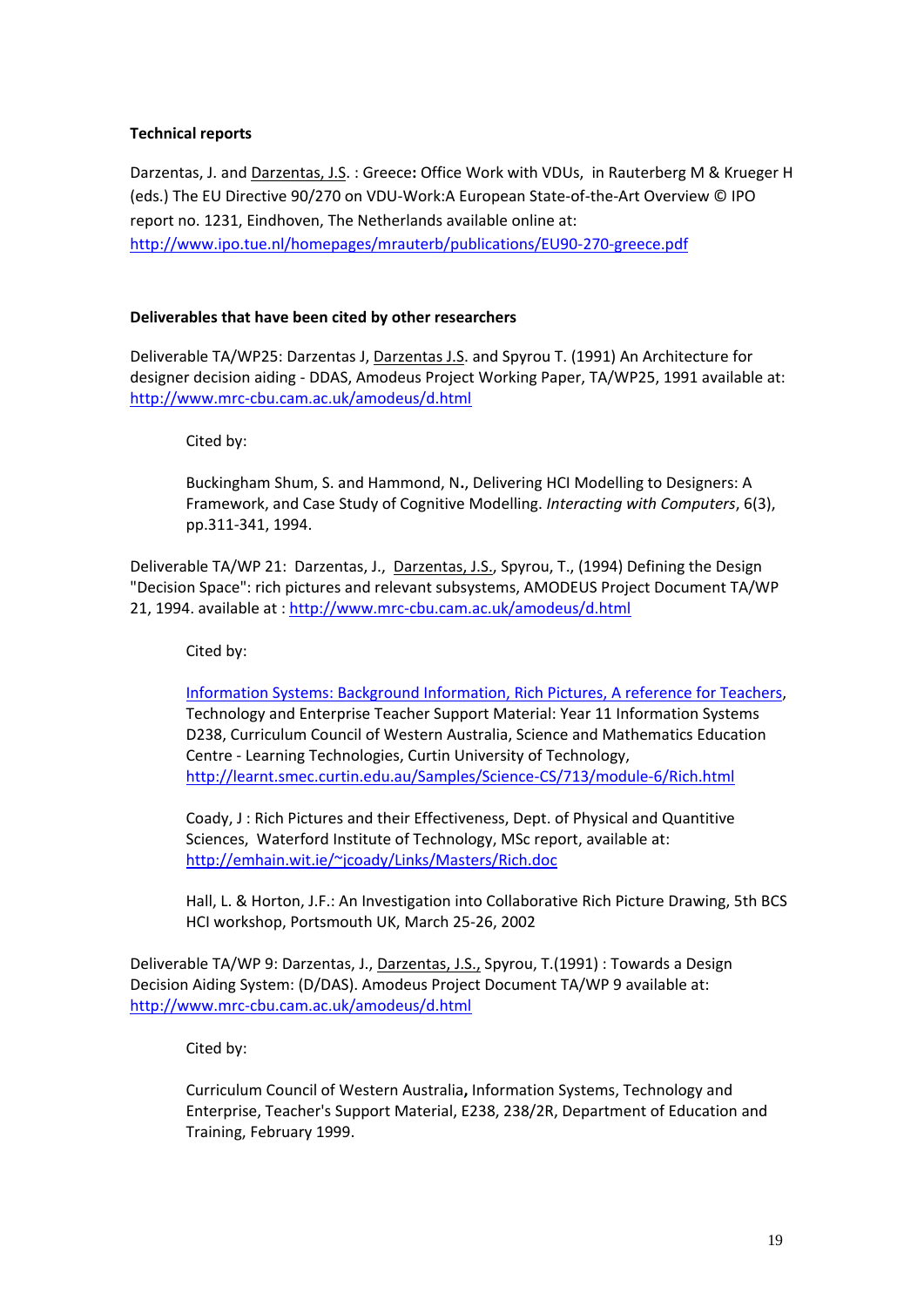# **Participation in European Funded Research Projects**

# **1989-1999**

ESPRIT Basic Research programme:

- IDEAL (Interactive Dialogues for Explanation and Learning)
- AMODEUS 2 (Assaying Means of Design Expression for Users and Systems) the latter was a very successful HCI project whose output is available at [http://www.mrc](http://www.mrc-cbu.cam.ac.uk/amodeus/)[cbu.cam.ac.uk/amodeus/](http://www.mrc-cbu.cam.ac.uk/amodeus/)

ACTS programme:

- GAIA (Generic Architecture for Information Availability): <http://www.cordis.lu/infowin/acts/rus/projects/prtitg.htm>
- GESTALT (Getting Education Systems Talking Across Leading-Edge Technologies)[:http://www.cordis.lu/infowin/acts/rus/projects/prtitg.htm](http://www.cordis.lu/infowin/acts/rus/projects/prtitg.htm)

# Telematics for Libraries Programmes:

- DALI (Document and Library Integration) <http://www.cordis.lu/libraries/en/projects/dali.html>
- UNIverse (Large Scale Demonstrators for Global, Open Distributed Library Services) <http://www.cordis.lu/libraries/en/projects/universe.html>

# **1999- present**

IST projects FP5, FP6 and FP7 projects, as well as industrial EU sponsored programmes (EUREKA):

- GUARDIANS (Gateway for User Access to Remote Distributed Information and Network Services)<http://www.fdlearning.com/guardians/>
- IRIS (Incorporating Requirements of People with Special Needs into Internet Based Systems and Services)<http://www.iris-design4all.org/>
- IDCnet (Inclusive Design Curriculum Network) <http://www.idcnet.info/idcnet/home.xhtml>
- BenTo Web (Benchmarking Tools and Methods for the Web) <http://bentoweb.org/home>
- eAccess+ (eAccessiility Thematic Network[\) http://www.eaccessplus.eu/](http://www.eaccessplus.eu/)
- F-JEWEL, Functional Jewellery That Adds Aesthetics And Durability To Quality-Of-Life Enhancing Medical Appliances. Eureka EU.
- RIGHTFIT, Making Garments That Fit Consumers' Needs And Wants. Eureka EU.